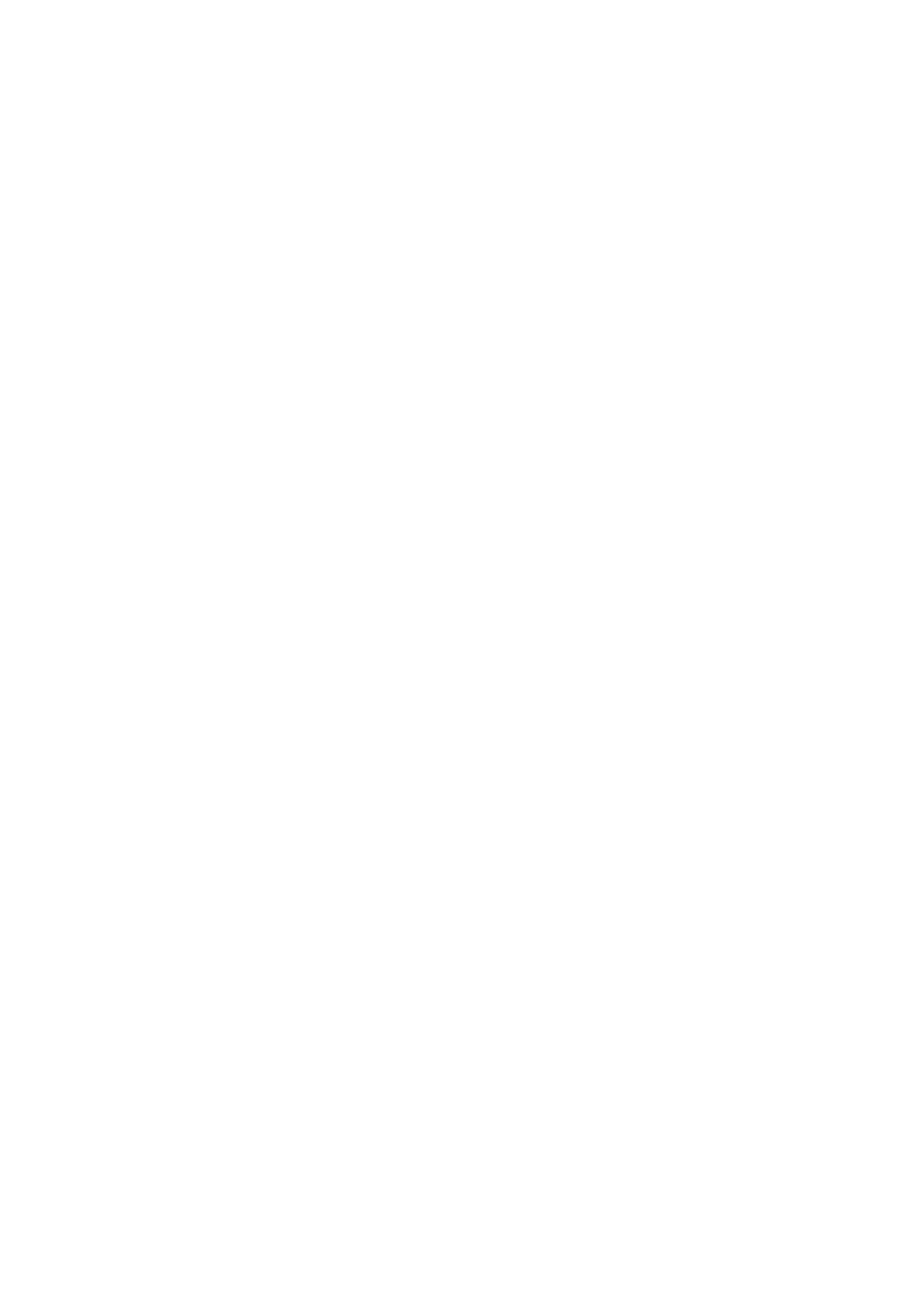### **Contents**

| Annex A (annex informative) Saltmarsh plant community investigation form 15          |
|--------------------------------------------------------------------------------------|
| Annex B (annex informative) Calculation method of plant community characteristics 16 |
| Annex C (annex informative) Salt marsh threat factor investigation record form 17    |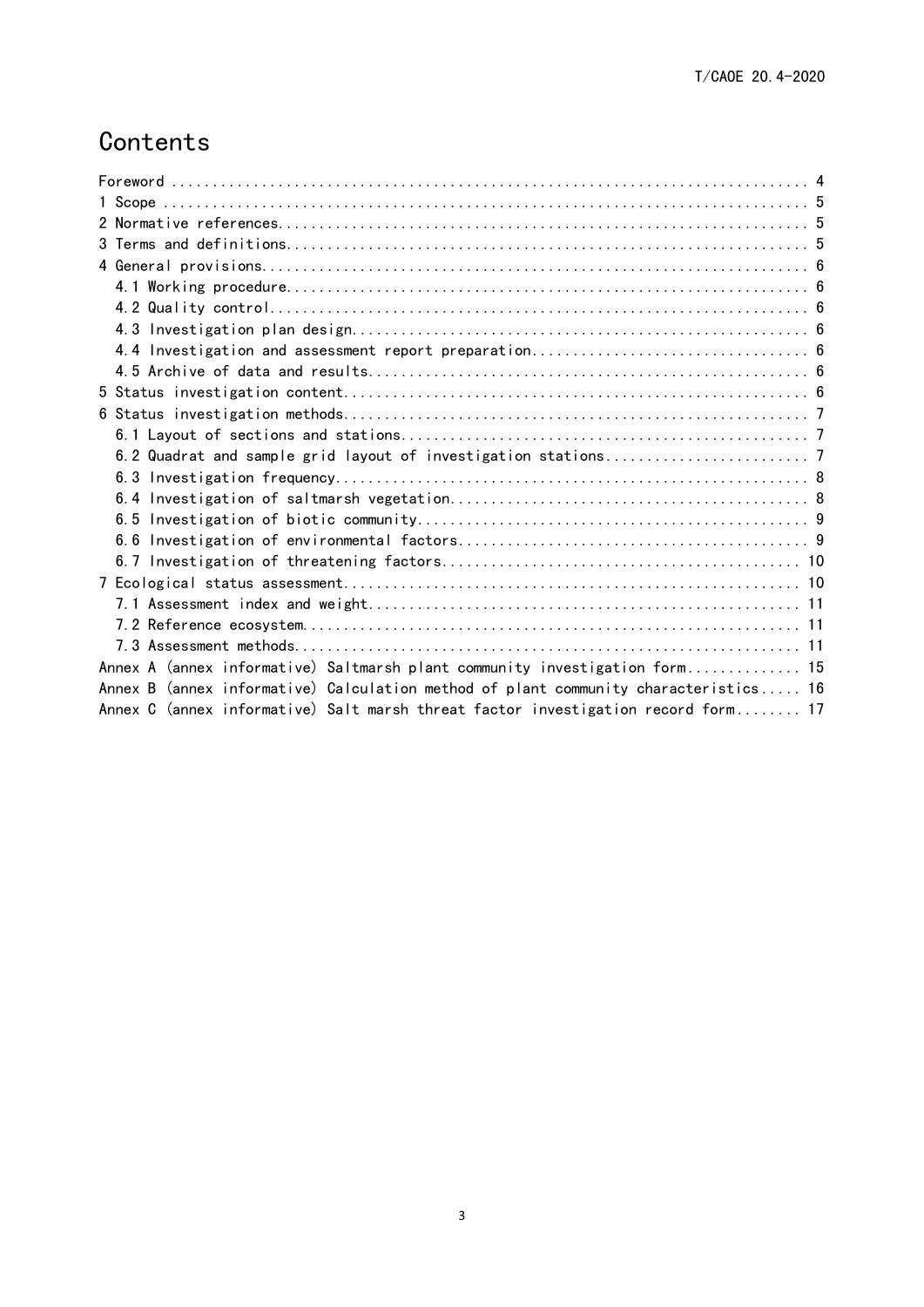### <span id="page-3-0"></span>Foreword

The T/CAOE 20 Technical guideline for investigation and assessment of coastal ecosystem consists of the following ten parts:

——Part 1: General;

——Part 2: Remote sensing identification and results verification of the coastal ecosystem;

- ——Part 3: Mangroves;
- ——Part 4: Salt marshes;
- ——Part 5: Coral reefs;
- ——Part 6: Seagrass bed;
- ——Part 7: Oyster reef;
- ——Part 8: Sandy coast;
- ——Part 9: Estuary;

——Part 10: Bay.

This is part 4 of the T/CAOE 20.

This part is drafted in accordance with the rules given in the GB/T 1.1-2009.

This part was proposed by the Marine Early Warning and Monitoring Division, Ministry of Natural Resources.

This standard was prepared by China Association of Oceanic Engineering.

This part was drafted by First Institute of Oceanography, Ministry of Natural Resources.

The main drafters of this part are WANG Wei, QU Pei, YI Dan, HONG Xuguang, WANG Shouqiang, ZHANG Zhaohui.

The main translation organizations of the English version of this part are *Hohai University*, and National Marine Hazard Mitigation Service.

The main translators of the English version of this part are LUO Feng, SONG Meijie, CHEN Zhipeng CHEN Lihua, CHEN Mengyao, TAO Aifeng.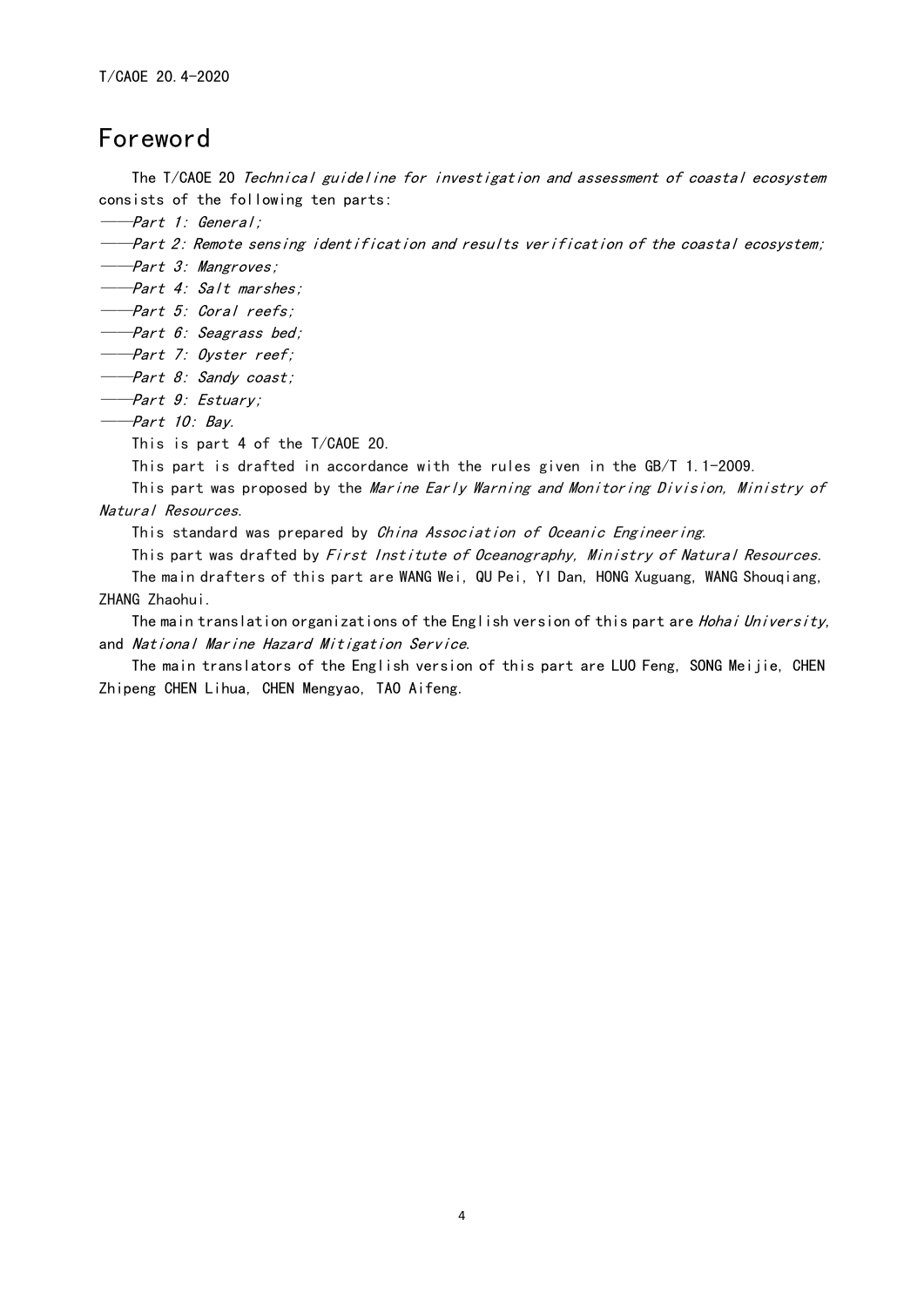## Technical guideline for investigation and assessment of coastal ecosystem —

### Part 4: Salt marshes

#### <span id="page-4-0"></span>1 Scope

This part of T/CAOE 20 specifies the general provisions, investigation contents, investigation methods and ecological status assessment methods for the investigation and assessment of the coastal salt marshes status.

This part is applicable to the investigation and assessment of the coastal salt marshes status.

#### <span id="page-4-1"></span>2 Normative references

The following referenced documents are indispensable for the application of this document. For dated references, only the edition cited applies. For undated references, the latest edition of the referenced document (including any amendments) applies.

GB/T 12763.2, Specifications for oceanographic investigation- Part 2: Marine hydrographic observation

GB/T 12763.4, Specifications for oceanographic investigation- Part 4: Investigation of Seawater Chemical Elements

GB/T 12763.6, Specifications for oceanographic investigation- Part 6: Marine Biological Investigation

GB/T 12763.8, Specifications for oceanographic investigation- Part 8: Marine Geology and Geophysical Investigation

GB 17378.4, The Specification for marine monitoring- Part 4: Seawater analysis

GB 17378.5, The Specification for marine monitoring- Part  $5$ : Substrate analysis

GB/T 17501-2017, Specification for marine engineering topographic investigating

CH/T 2009, Specifications for global positioning system real-time kinematic (RTK) investigations HJ 710.4, Technical guidelines for biodiversity monitoring—birds

HY/T 147.1, Code of practice for marine monitoring technology-Part 1: seawater

NY/T 1121.16, Soil Testing-Part 16: Method for determination of total water-soluble salt

T/CAOE 20.1-2020, Technical guideline for investigation and assessment of coastal ecosystem—Part 1: General

T/CAOE 20.2, Technical guideline for investigation and assessment of coastal ecosystem—Part 2: Remote sensing identification and results verification of the coastal ecosystem

#### <span id="page-4-2"></span>3 Terms and definitions

For the purposes of this document, the following terms and definitions apply.

3.1

#### salt marshes

wetlands with high salinity

NOTE: the coastal salt marshes are distributed in estuaries or coastal shoals and are formed by the action of seawater immersion or tidal alternation.

3.2

#### salt marsh vegetation

communities that grow in the range of salt marshes

NOTE:The main dominant plants in salt marshes in China are Phragmites australis, Spartina alterniflora, Scirpus mariqueter, Suaeda salsa, Cyperus malaccensis var. brevifolius and so on. Among them, Spartina alterniflora was included in the list of the first batch of invasive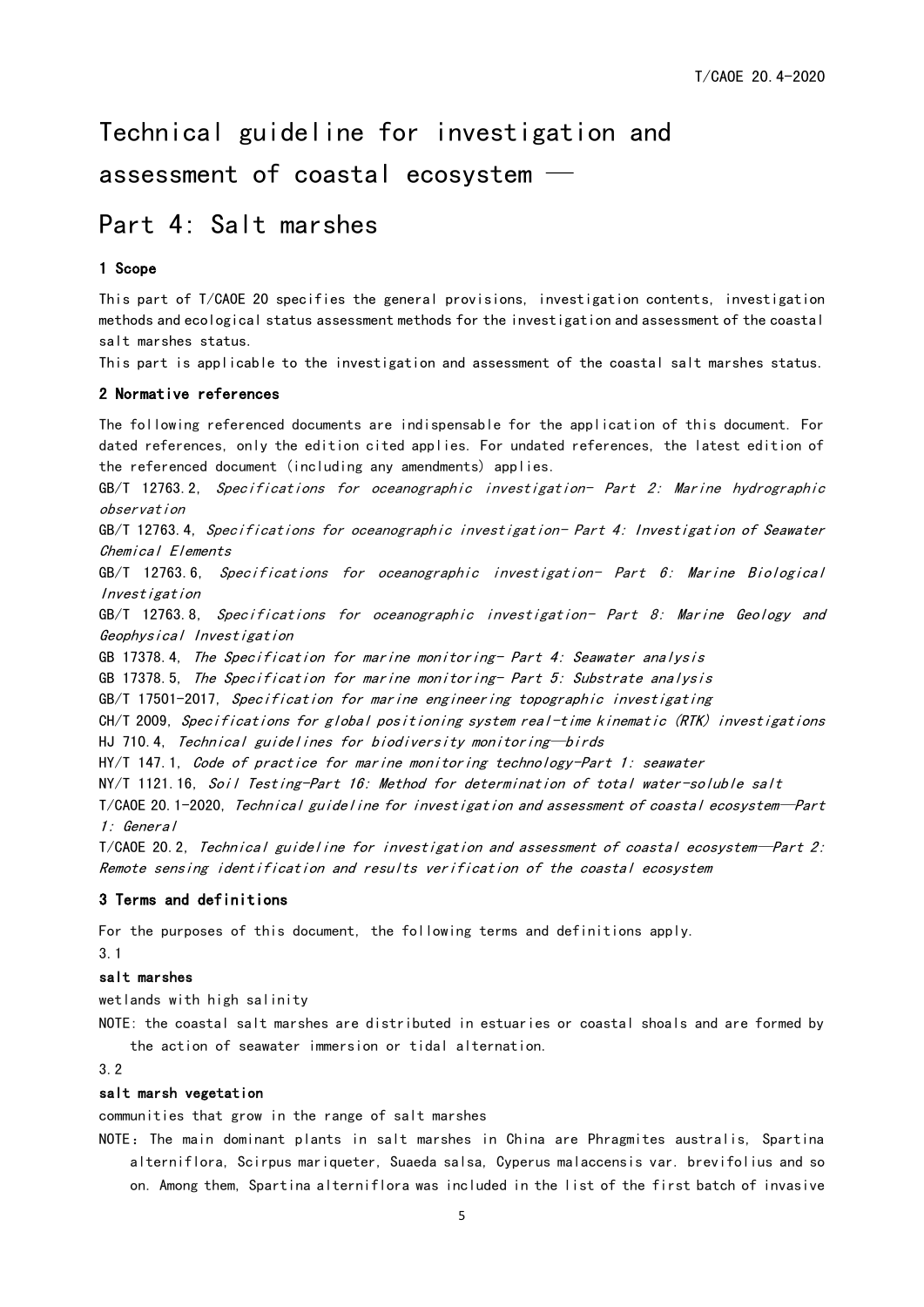alien species in China.

#### <span id="page-5-0"></span>4 General provisions

<span id="page-5-1"></span>4.1 Working procedure

The working procedure shall be implemented according with the requirements specified in Clause 5 of T/CAOE 20.1-2020.

<span id="page-5-2"></span>4.2 Quality control

Quality control is implemented in accordance with the requirements specified in 4.3 of T/CAOE 20.1-2020.

<span id="page-5-3"></span>4.3 Investigation plan design

The investigation plan is designed in accordance with the requirements specified in Clause 6 of T/CAOE 20.1-2020.

<span id="page-5-4"></span>4.4 Investigation and assessment report preparation

The investigation and assessment report should be prepared in accordance with the requirements specified in T/CAOE 20.1-2020 9.1.

<span id="page-5-5"></span>4.5 Archive of data and results

Data and results archiving should be implemented in accordance with the requirements specified in Clause 10 of T/CAOE 20.1-2020.

#### <span id="page-5-6"></span>5 Status investigation content

The scope of status investigation of salt marsh ecosystem is in the land-sea transition zone. The location is periodically or intermittently affected by ocean tides, and is covered with herbs or low shrubs in the silty or sandy intertidal wetland ecosystem, with vegetation coverage  $\geqslant 30\%$ . The investigation content includes salt marsh vegetation, biological community, environmental factors and threat factors, etc. The specific investigation content, investigation elements and methods of investigation are shown in Table 1. According to the purpose of the investigation and assessment needs, different investigation elements can be selected.

| Investigation<br>content | Investigation elements                                                                                                                                             | Investigation method                                      | specific<br>method |
|--------------------------|--------------------------------------------------------------------------------------------------------------------------------------------------------------------|-----------------------------------------------------------|--------------------|
|                          | Salt marsh: area, distribution and width of<br>vegetation zone                                                                                                     | Remote sensing interpretation<br>and on-site verification | See 6.4.1          |
| Vegetation               | Quadrat plants: type and quantity                                                                                                                                  | Field survey                                              | See 6, 4, 2        |
|                          | Sample plants: density, coverage, average<br>height and biomass                                                                                                    | Field survey                                              | See 6, 4, 2        |
| Biotic                   | Macrobenthos: species, density and biomass                                                                                                                         | Field survey                                              | See 6.5.1          |
| community                | Birds: species and numbers                                                                                                                                         | Field survey                                              | See 6, 5, 2        |
|                          | Substrate: particle size, total salt content,<br>value.<br>total organic<br>рH<br>carbon.<br>oxidation-reduction potential, total nitrogen<br>and total phosphorus | Field survey                                              | See 6, 6, 1        |
| Environmental<br>factors | Water body: temperature, salinity, turbidity,<br>dissolved oxygen, pH value, total organic<br>carbon, ammonium salt, nitrate, nitrite,<br>reactive phosphate       | Field survey                                              | See 6, 6, 2        |
|                          | Terrain: elevation                                                                                                                                                 | Field survey                                              | See 6, 6, 3        |

Table  $1$   $-$  Contents and methods of investigation on the status quo of salt marshes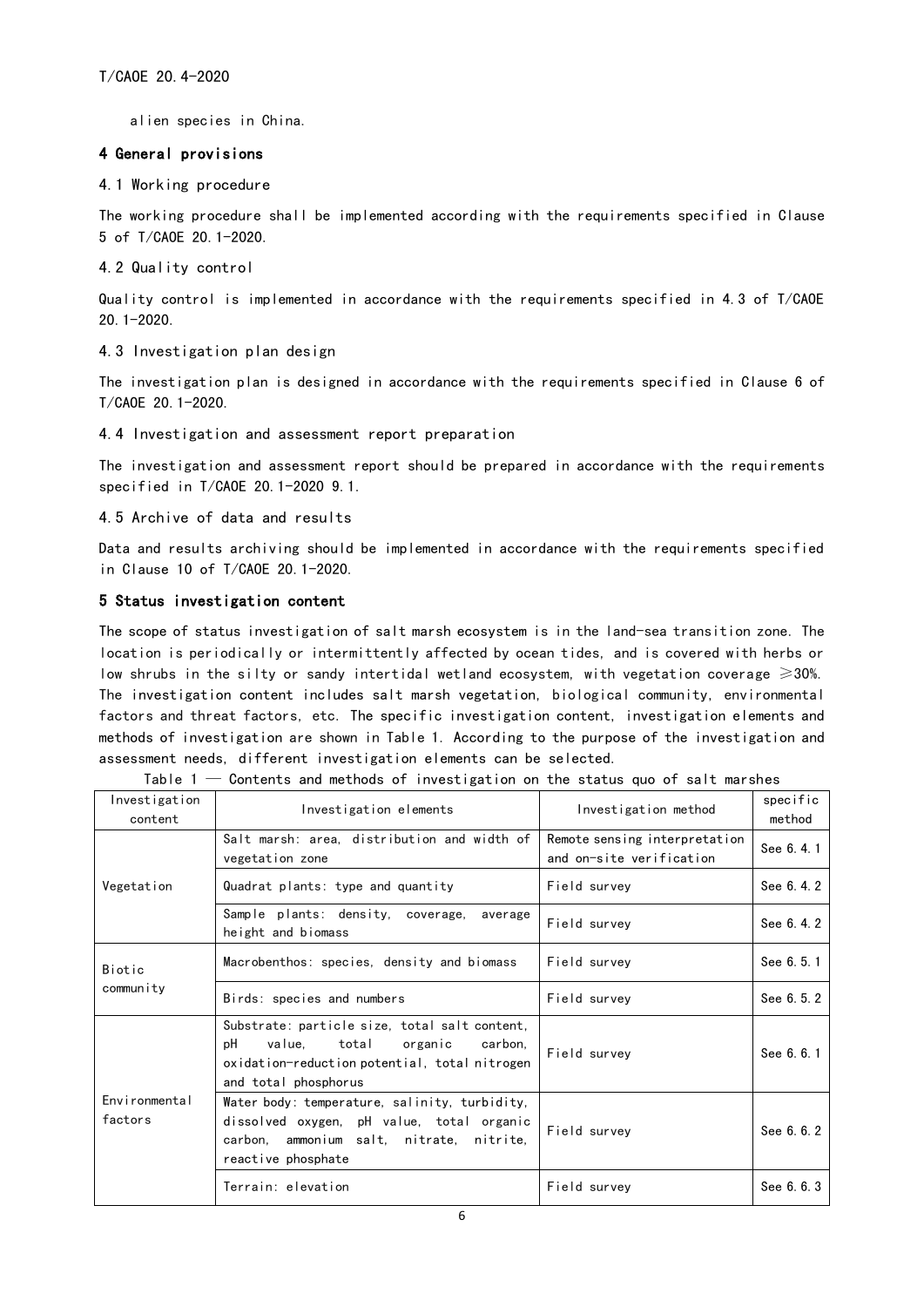|                | Natural factors: natural hazards, sea level   Data<br>changes, coastal erosion, invasion of alien   survey, social investigation,<br>species, etc.                    | Field<br>collection,<br>etc.                                          | See 6, 7, 1 |
|----------------|-----------------------------------------------------------------------------------------------------------------------------------------------------------------------|-----------------------------------------------------------------------|-------------|
| Threat factors | Human<br>factors: aquaculture activities,<br>coastal engineering, pollution<br>fishing,<br>discharge status, nearby resource utilization,<br>tourism activities, etc. | collection.<br>Field<br>Data<br>survey, social investigation,<br>etc. | See 6, 7, 2 |

#### <span id="page-6-0"></span>6 Status investigation methods

<span id="page-6-1"></span>6.1 Layout of sections and stations

#### 6.1.1 Principles

The principles of comprehensiveness, typicality and representativeness shall be followed when layout of investigation sites is made, details are as follows:

-Comprehensiveness: the layout of sections shall cover the entire investigation area spatially, with a balanced layout, which can reflect the overall picture of the saltmarsh vegetation and habitats in the investigation area;

 $-$ Typicality: the layout of sections shall ensure that the typical and special plant communities in the area are investigated in detail, and provide a basis for continuous management such as community review and long-term monitoring;

——Representativeness: the layout of sections shall include all representative plant community types, which is the main content of the community investigation.

6.1.2 Quantitative requirements for the sections and stations

The number of sections shall be determined according to the saltmarsh area, specific requirements are shown in Table 2. At least three stations shall be set for each section. Station setting shall fully reflect the vegetation distribution of tidal zone (high tidal zone, middle tidal zone, low tidal zone). For typical and special plant communities that cannot be covered by the section, separate investigation stations shall be set up.

| Distribution area of salt marsh<br>$/$ (hm <sup>2</sup> ) | Number of sections |
|-----------------------------------------------------------|--------------------|
| $>50$ $\leq$ 100                                          | $\geqslant$ 1      |
| $>$ 100 $\degree$ ≤500                                    | $\geqslant$ 3      |
| $>$ 500                                                   | $>$ 5              |

Table 2 — Quantitative requirements for the sections in saltmarsh investigation

<span id="page-6-2"></span>6.2 Quadrat and sample grid layout of investigation stations

A quadrat of 10 m  $\times$  10 m shall be set at each station, and a buffer zone of more than 10 m shall be set around the quadrat. The dominant plant species in the buffer zone shall be consistent with those in the quadrat. Each quadrat shall set up five  $1m \times 1m$  sample grids, the sample grids shall be arranged in the four corners and center of the quadrat. If the plant species in the quadrat are diverse and the distribution is uneven, all the samples shall be investigated; if the plant species are single and the plants are evenly distributed, the number of investigation samples grids shall not be less than three.The design of quadrat and sample grid is shown in Figure 1.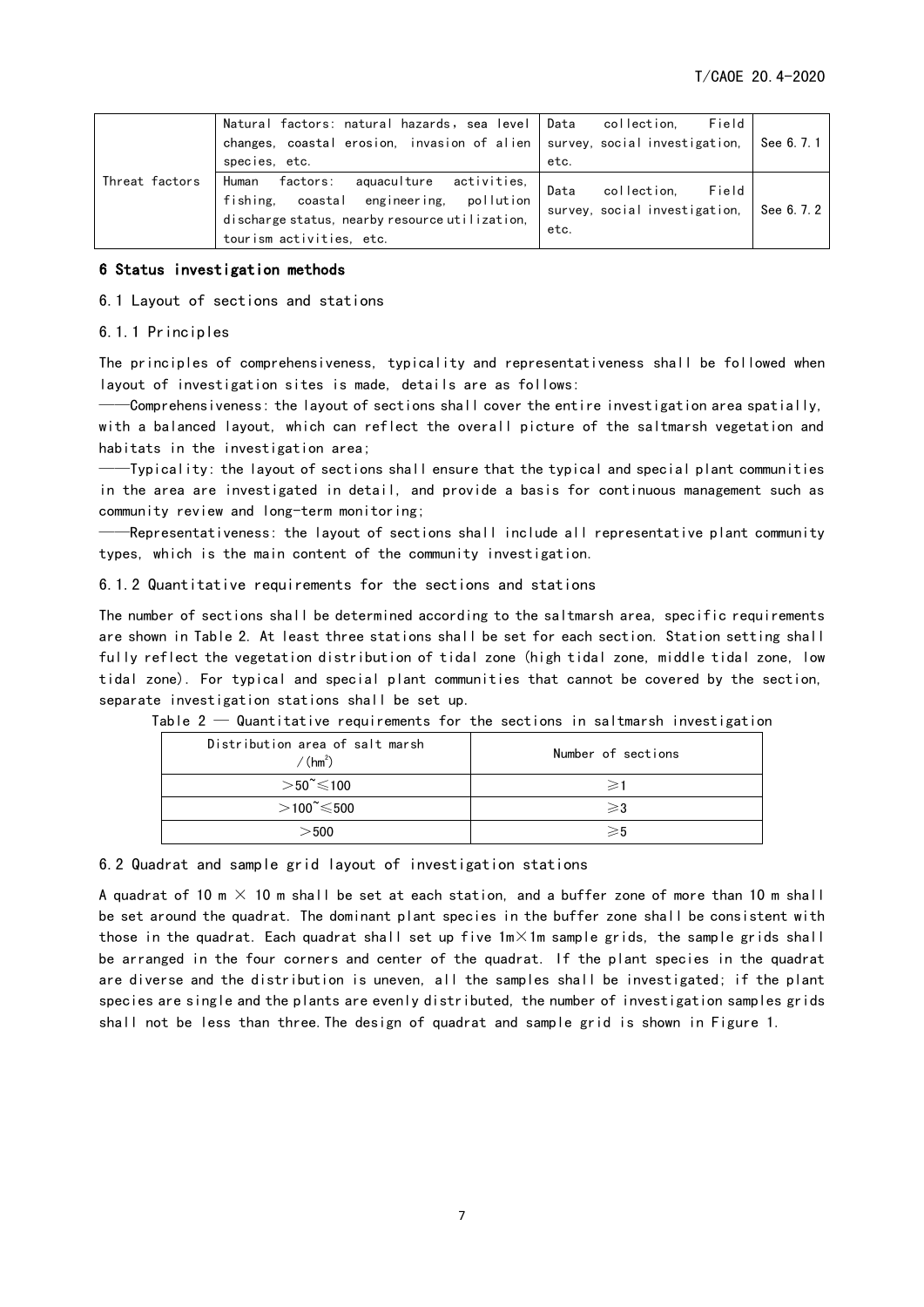

Fig  $1$   $-$  Design drawing of the quadrat and sample grids

#### <span id="page-7-0"></span>6.3 Investigation frequency

In general cases, the investigation shall be conducted once per year, and the investigation period shall be from July to October. The specific time should be adjusted according to the maturity time of the plants in each climate zone. If it is necessary to understand the seasonal variation of saltmarsh vegetation, four investigations shall be carried out every year, which are from January to March, April to June, July to September and October to December.

<span id="page-7-1"></span>6.4 Investigation of saltmarsh vegetation

6.4.1 Remote sensing identification and current status verification of saltmarsh habitats

Indicators such as saltmarsh area, saltmarsh distribution, and width of saltmarsh vegetation zone are obtained through RS identification and status verification. The width of the salt marsh vegetation zone is calculated according to the average length of the saltmarsh habitat along the vertical coastline. The technical methods for RS identification and status verification of the distribution area of coastal saltmarsh habitats should be implemented in accordance with the relevant regulations of T/CAOE 20.2.

6.4.2 Investigation of plant community quadrat

Plant community characteristics of each selected sample grid shall be investigated. Fill in Form A.1 in Annex A during the investigation. Specific requirements are as follows:

- a) English names of plants shall be recorded in field investigation, corresponding Latin names should be filled when come back;
- b) Plant coverage, density, average height and other indicators shall be investigated and recorded from two levels: sample grids and species. See Annex B for the measurement methods of coverage, density and height;
- c) Digital photos shall be taken during the investigation to record the community characteristics and working process directly. Photos of community sample grids shall visually show the appearance and vertical structure of community. The resolution of digital photos shall be above 3 million pixels;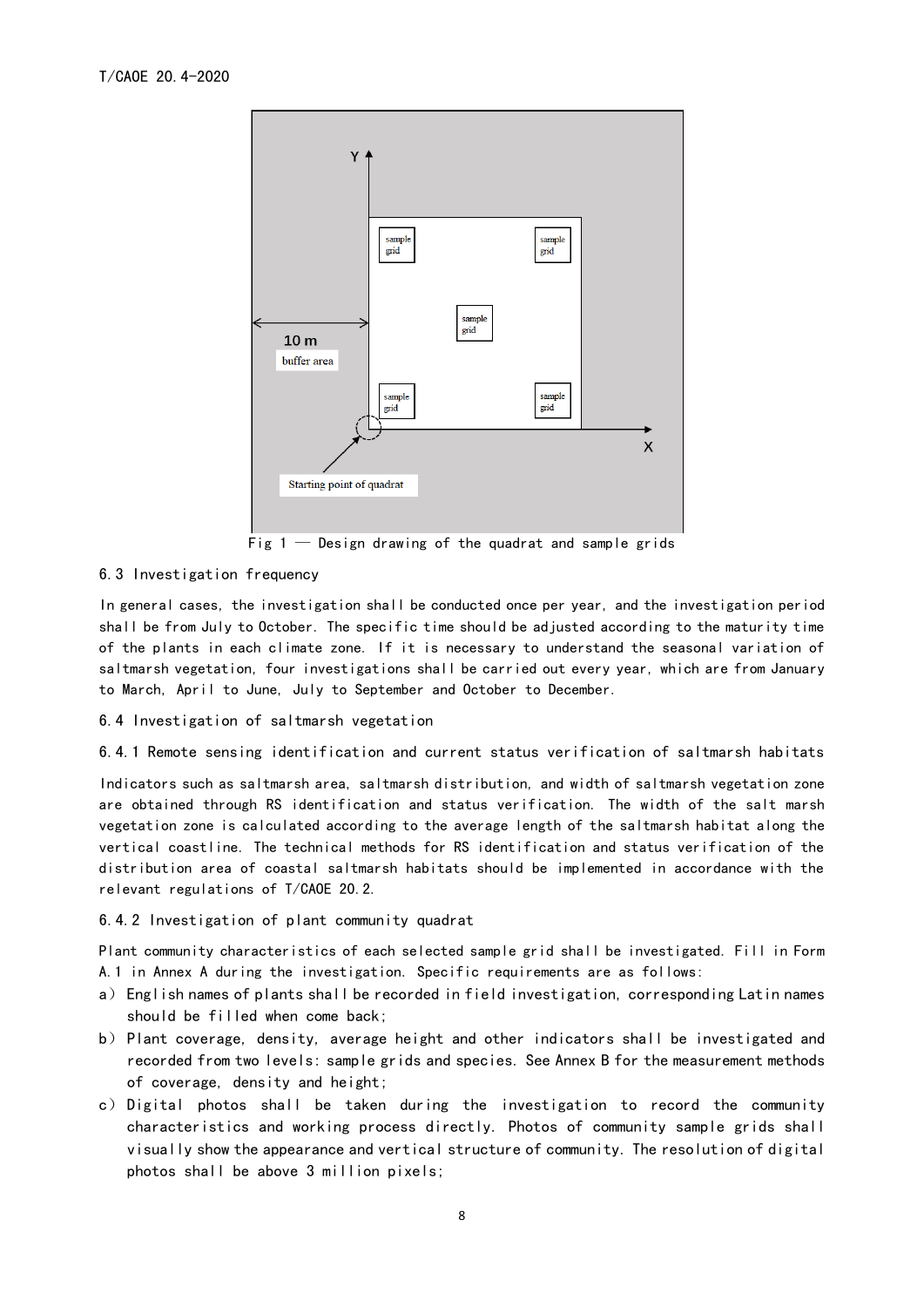- d) For the areas within the quadrat and outside the sample grids, the plants not appearing in the sample grids shall be recorded;
- e) The average coverage of the quadrat should be represented by the average coverage of the grids;
- f) Biomass is measured by harvesting the above-ground part of the plant in the sample grid. The plants above the ground in the sample grids should be cut off with scissors and put into plastic bags, numbered and brought back to the laboratory for processing. After the sample is brought back indoors, the dead grass should be removed. The fresh weight should be weighed. Then the sample should be placed in a paper bag with appropriate size, dried in a drying box at 80 $^{\circ}$  C to a constant weight, and then the dry weight is weighed.
- <span id="page-8-0"></span>6.5 Investigation of biotic community
- 6.5.1 Macrobenthos

Macrobenthos community investigation shall be carried out synchronously with plant community quadrat investigation. The species, quantity, and biomass of macrobenthos in each quadrat should be investigated. For biomass, only measures wet weight. The technical requirements for the investigation should be implemented in accordance with the relevant regulations of GB/T 12763.6.

6.5.2 Birds

The investigation time of birds shall be determined according to local phenological characteristics, the investigation methods and technical requirements for the species and quantity of birds should be implemented in accordance with the relevant regulations of HJ 710.4.

- <span id="page-8-1"></span>6.6 Investigation of environmental factors
- 6.6.1 Substrate environment

The Substrate environment investigation shall be carried out synchronously with plant community quadrat investigation, and the samples shall be collected in the sample grid of plant community investigation. Specific requirements are as follows:

- a) Soil/Substrate samples of 0 cm to 15cm shall be taken using cutting ring of 100 cm $^3$  in each grid;
- b) The samples from different grids shall be mixed and collected into a sealed bag and recorded the number on the sealed bag with an oil pen. The number shall be recorded on site in Table A.1 in Annex A;
- c) The samples shall be brought back to the laboratory for testing and analysis;
- d) The determined indicators and methods are shown in Table 1;
- e) The determination of particle size should be carried out in accordance with the relevant regulations of GB/T 12763.8;
- f) The determination of total salt content should be carried out in accordance with the relevant regulations of NY/T 1121.16;
- g) The determination of pH value should be carried out in accordance with the relevant regulations of GB/T 12763.8. The determination of total organic carbon, redox potential, total nitrogen and total phosphorus should be carried out in accordance with the relevant regulations of GB 17378.5.

#### 6.6.2 Water environment

When there are ditches or coastal waters near the investigation section, water environment investigation shall be carried out simultaneously with plant community quadrat investigation. Specific requirements are as follows: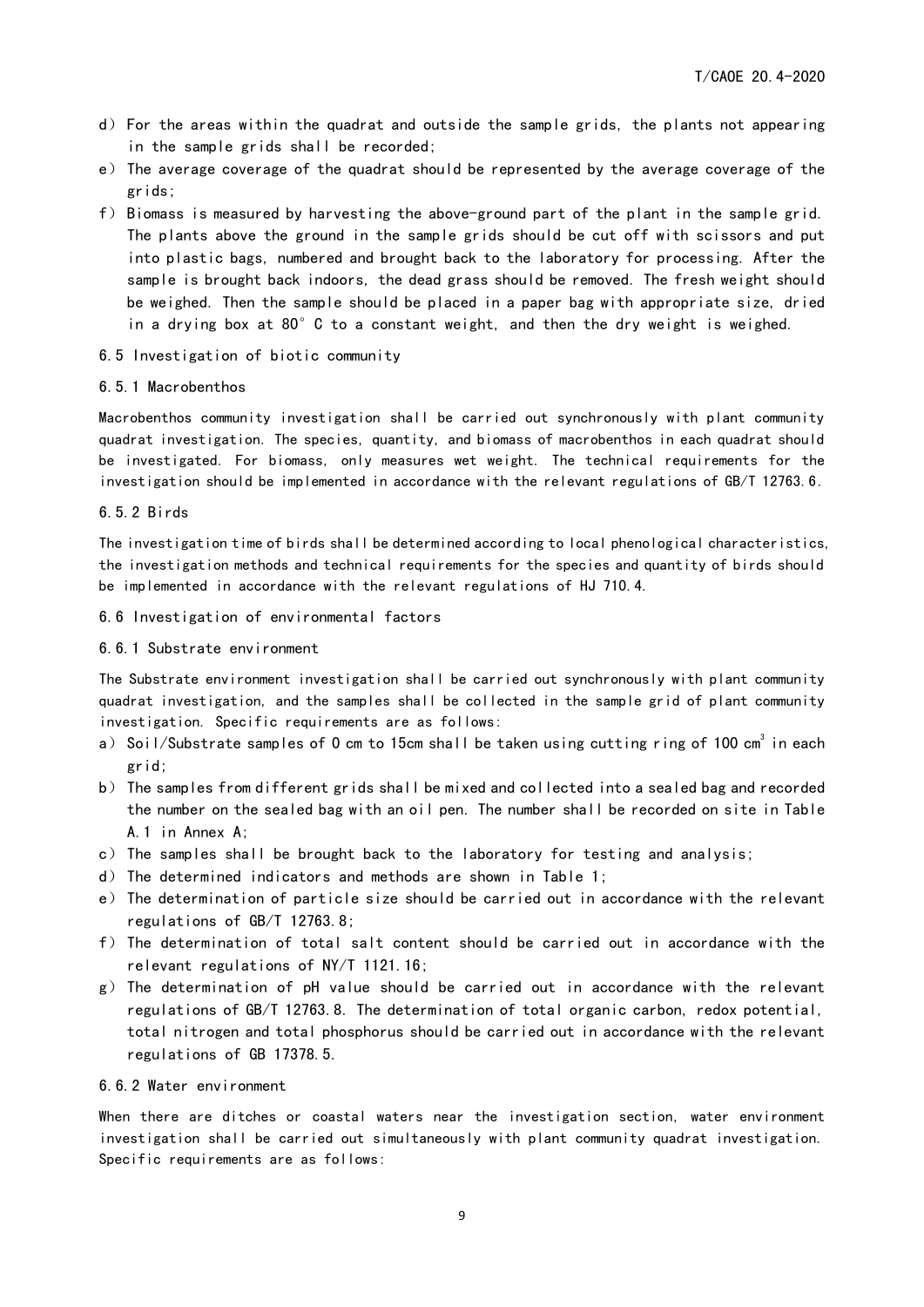—The determination of temperature and salinity should be carried out in accordance with the relevant regulations of GB/T 12763.2;

——The determination of turbidity should be carried out in accordance with the relevant regulations of GB 17378.4;

——The determination of dissolved oxygen, pH value, ammonium salt, nitrate, nitrite, and active phosphate should be carried out in priority according to the relevant regulations of HY/T 147.1 first, and should be carried out according to the relevant regulations of GB/T 12763.4 when conditions are not met. The determination of total organic carbon shall be carried out in accordance with the relevant regulations of GB 17378.4.

#### 6.6.3 Topographic investigation

The topographic investigation shall be carried out simultaneously with plant community quadrat investigation to measure the average value of the corresponding elevations of 5 sample grids of the plant community quadrat. Priority shall be given to implementation in accordance with the relevant regulations of CH/T 2009. If communication signals were not available, it should be implemented in accordance with the relevant regulations in Clause 7 of GB/T 17501-2017.

<span id="page-9-0"></span>6.7 Investigation of threatening factors

#### 6.7.1 Natural threat

The investigation of natural threat shall collect the natural factors that threaten the distribution and development of salt marshes in the investigation area. The investigation results shall be recorded in Table C.1 in Annex C, including but not limited to the following contents:

a) Natural disasters. Record whether the investigation area has been damaged by natural disasters such as typhoon, storm surge, etc., and record the frequency, intensity of occurrence and other relevant information;

b) Sea level changes. Record the trend of sea level change in the investigation area;

c) Coastal erosion. Record whether there is erosion in the investigation area. Record the location and extent of erosion and other relevant information;

d)Alien species invasion. Record the alien species found in the investigation area. Record the species name, introduction time, distribution range, area and other relevant information.

#### 6.7.2 Human threat

The investigation of Human threat shall collect human activities near the investigation area. The investigation results shall be recorded in Table C.1 in Annex C, including but not limited to the following contents:

- a) Aquaculture activities. Record the breeding situation of the tidal flat in the investigation area. Record the location, area, breeding methods and other relevant information of the breeding area;
- b) Fishing. Record the fishing scale and extent, whether there are fishing devices and other relevant information in the investigation area;
- c) Coastal engineering. Record the types, scales, environmental impact assessment conclusions and other relevant data of coastal projects existing around the salt marsh;
- d) Sewage status. Record whether there are sewage outlets, the location of the sewages outlets, on-site sewage discharging status, and other relevant information in the investigation area;
- e) Nearby resources utilization. Record whether there is sand excavation, mining, oil extraction and other activities around salt marsh;
- f) Tourism activities. Record the activities of tourism development around the salt marsh, whether the saltmarsh is occupied and other relevant information.

#### <span id="page-9-1"></span>7 Ecological status assessment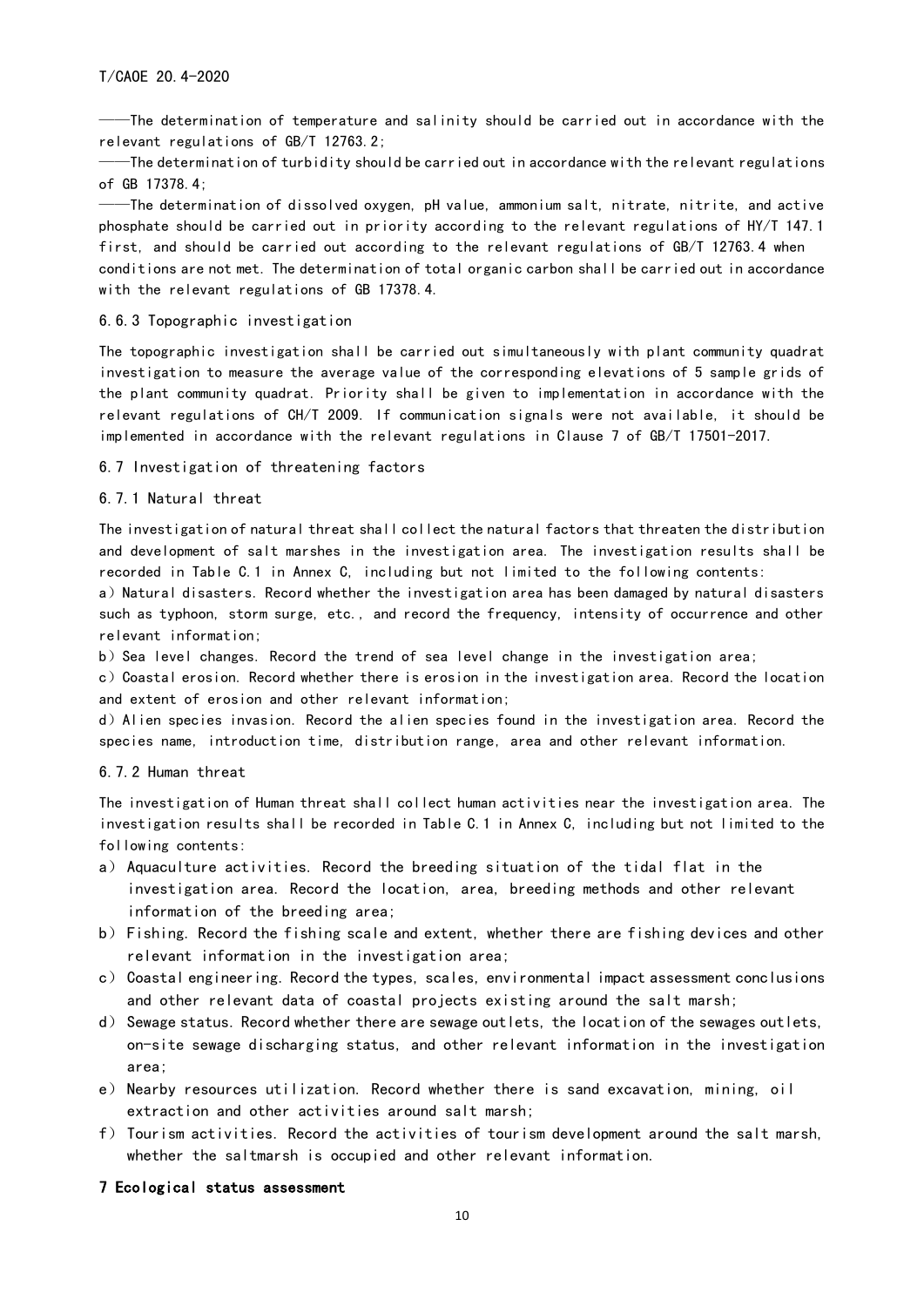#### <span id="page-10-0"></span>7.1 Assessment index and weight

Г

The ecological status of the salt marsh is assessed from three aspects: saltmarsh vegetation, biotic community, and environmental elements. The assessment indexes and weights are shown in Table 3. The assessment is only for the native saltmarsh investigation in China.

| Assessment<br>content                                                                                            | Assessment index                                 | Weights |  |  |  |
|------------------------------------------------------------------------------------------------------------------|--------------------------------------------------|---------|--|--|--|
|                                                                                                                  | Saltmarsh area                                   | 20      |  |  |  |
| Saltmarsh<br>vegetation                                                                                          | Coverage of saltmarsh<br>vegetation <sup>a</sup> | 20      |  |  |  |
|                                                                                                                  | Width of saltmarsh vegetation<br>zone            | 10      |  |  |  |
| <b>Biotic</b>                                                                                                    | Density of macrobenthos                          | 15      |  |  |  |
| community                                                                                                        | Biomass of macrobenthos                          | 15      |  |  |  |
| Environmental                                                                                                    | Substrate pH value                               | 10      |  |  |  |
| elements                                                                                                         | 10<br>Substrate organic carbon                   |         |  |  |  |
| the vegetation coverage of the salt marsh is the average<br>coverage of all sample grids in the assessment area. |                                                  |         |  |  |  |

Table  $3$   $-$  Assessment index and assignment of salt marsh ecological condition (continued)

#### <span id="page-10-1"></span>7.2 Reference ecosystem

Reference ecosystem is selected and used as follows:

- a) Collect the historical data of the investigation area, including conventional monitoring, special investigation, literature et al, to establish reference ecosystem;
- b) Reference ecosystem should use representative information that reflects changes in ecosystems;
- c) When historical information is complete, use the historical information first to establish the reference ecosystem;
- d) When historical data is partly available, assess the indexes with available data, and only describe the status of the indexes without available data;
- e) In the absence of historical information, only ecological status description are carried out and the results should be used as a reference for future assessments.
- <span id="page-10-2"></span>7.3 Assessment methods
- 7.3.1 Saltmarsh vegetation
- 7.3.1.1 Indicators assignment
- See table 4 for assessment indiators, classification and assignment of saltmarsh vegetation. Table  $4$   $-$  Standard for assessment indicators assignment of saltmarsh vegetation

| No. | Indicators                                          | (Stable) | (Damaged)<br>H.           | III (Severely<br>$d$ amaged $)$ |
|-----|-----------------------------------------------------|----------|---------------------------|---------------------------------|
|     | The area of salt marsh<br>decreases                 | ≤5%      | $>5\degree$ $\leq$ 10%    | >10%                            |
|     | Assignment                                          | 20       | 15                        | 5                               |
| 2   | The coverage of saltmarsh<br>vegetation decreases   | $≤5%$    | $>5\degree$ $\leq$ 10%    | >10%                            |
|     | Assignment                                          | 20       | 15                        | 5                               |
| 3   | The width of saltmarsh<br>vegetation zone decreases | ≤10%     | $>10\%$ <sup>~</sup> ≤30% | $>$ 30%                         |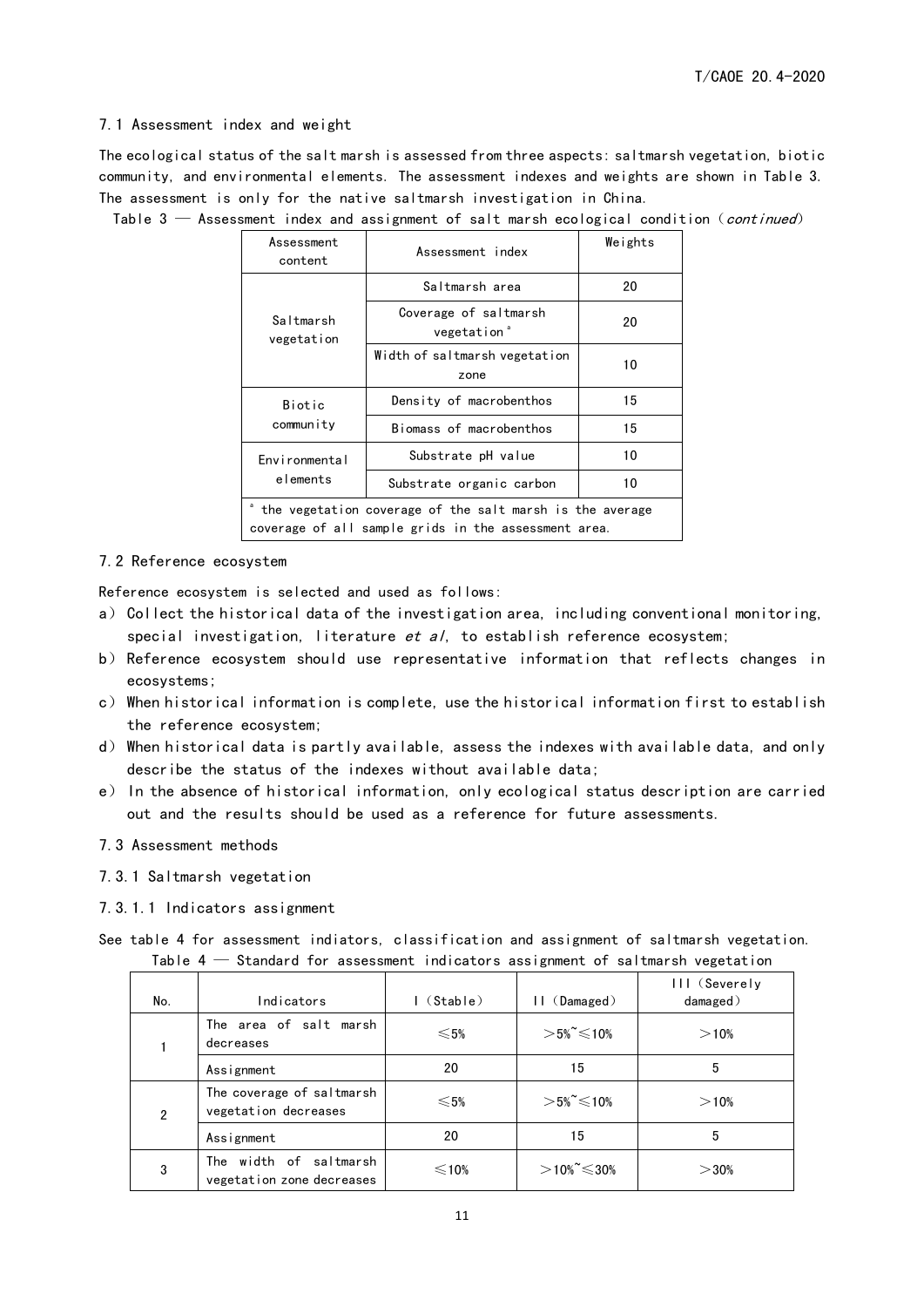|--|

7.3.1.2 Calculation method

 $A_{0i}$ 

The calculation method of saltmarsh vegetation indicators assessment is shown in the formula  $(1)$ :  $VS_i = \frac{A_{0i} - A_i}{4\pi\epsilon}$ × 100% …………………………………(1)

where

 $VS_i$  Change rate of saltmarsh vegetation indicators. ;

 $A_i$  Current value of indicator i;

 $A_0$  Value of reference frame of indicator i.

7.3.1.3 Saltmarsh vegetation assessment index classification

The calculation method of the saltmarsh vegetation assessment index is shown in the formula  $(2)$ :

 $S_v = \sum_1^n S_{vi}$ <sup>1</sup> …………………………………(2)

where

 $S<sub>v</sub>$  Saltmarsh vegetation assessment index;

 $S_{vi}$  Assessment assignment for indicator i.

When S=11, the saltmarsh vegetation status is classified as severely damaged; When  $11\!<\!S_{\!\scriptscriptstyle\ell} \leqslant\! 35,$ the salt marsh vegetation status is classified as damaged; When  $35<$  Sv $\leqslant50$ , the salt marsh vegetation status is classified as stable.

7.3.2 Biotic community

7.3.2.1 Indicators assignment

See Table 5 for the assessment indicators, classification and assignment of biotic community status. Table  $5$   $-$  Assessment indicators, classification and assignment of biotic community (*continued*)

| No. | Index                                | (Stable)   | (Damaged)              | III (Severely<br>$d$ amaged $)$ |
|-----|--------------------------------------|------------|------------------------|---------------------------------|
|     | Density of macrobenthos<br>decreases | $\leq 5\%$ | $>5\degree$ $\leq$ 10% | >10%                            |
|     | Assignment                           | 15         | 10                     | 5                               |
| 2   | Biomass of macrobenthos<br>decreases | $\leq 5\%$ | $>5\degree$ $\leq$ 10% | >10%                            |
|     | Assignment                           | 15         | 10                     | 5                               |

#### 7.3.2.2 Calculation method

The calculation method of biotic community indicators assessment is shown in the formula  $(3)$ :  $VB_i = \frac{B_{0i} - B_i}{B_{0i}}$  $B_{0i}$ × 100% …………………………………(3)

where

 $VB<sub>i</sub>$  Change rate of biotic community indicators. In percentage (%);

 $B_i$  Current value of indicator i;

 $B_{0i}$  Reference value of indicator i.

7.3.2.3 Biotic community assessment index classification

The calculation method of biotic community assessment index is shown in the formula (4):

 $S_b = \sum_1^n S_{bi}$ <sup>1</sup> …………………………………(4)

where

 $S_b$  Biotic community assessment index;

 $S_{bi}$  Assessment assignment for indicator i.

When  $S_b$ =10, the biotic community is classified as severely damaged; When 10 <  $S_b$   $\leq$  20, the biological community state is classified as damaged; When 20  $<$   $\mathcal{S}_{\delta}$   $\leq$  30, the biological community is classified as stable.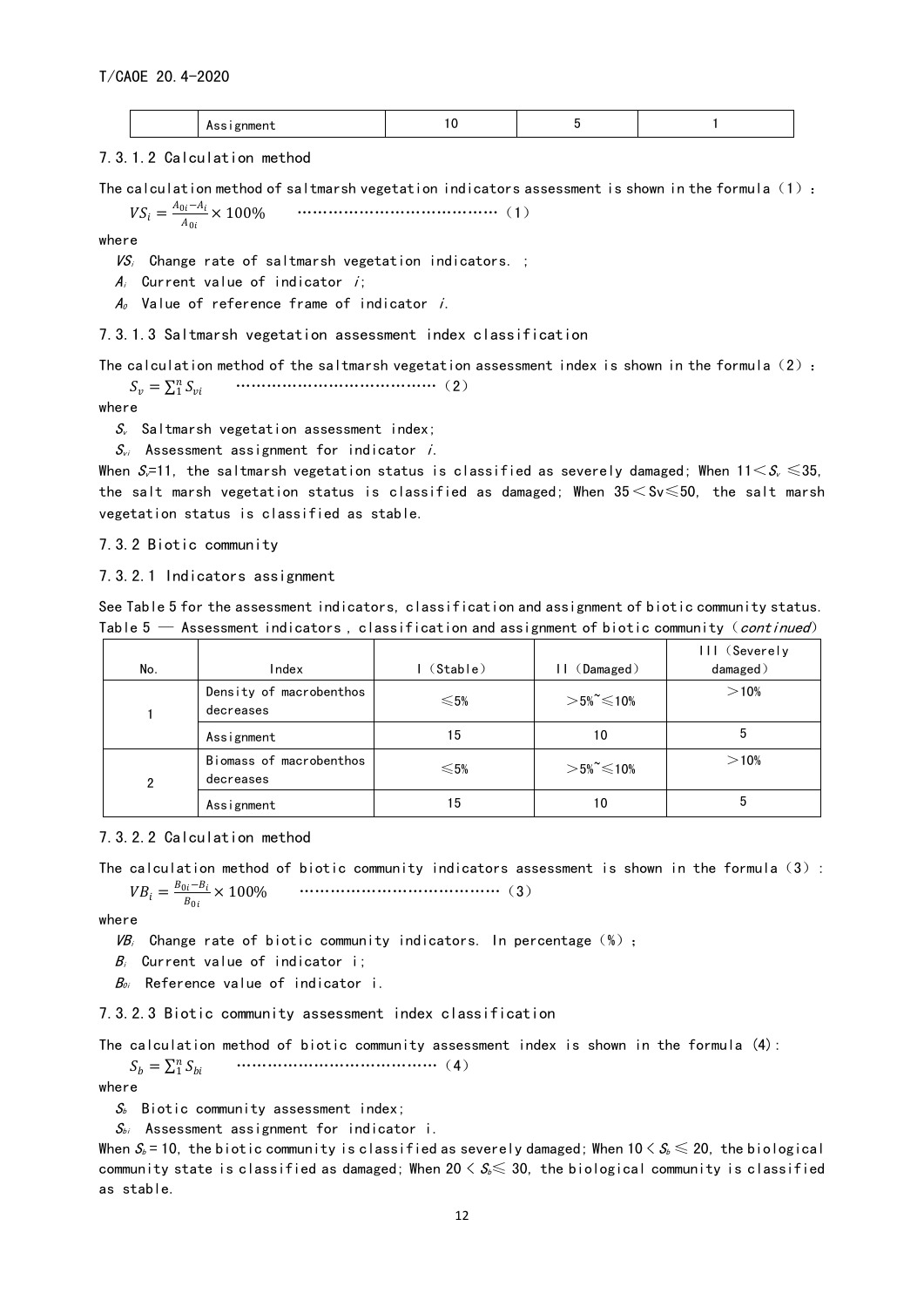#### 7.3.3 Environmental elements

#### 7.3.3.1 Indicators assignment

See Table 6 for the assessment indicators assignment of environmental elements.

Table 6 — Assessment indicators, classification and assignment of environmental elements

| No.            | Indicators                  |             |                                                                      | ,,,                  |
|----------------|-----------------------------|-------------|----------------------------------------------------------------------|----------------------|
|                | Substrate pH<br>value       |             | >7.5 <sup>~</sup> ≤8.5 >7.0 <sup>~</sup> ≤7.5或>8.5 <sup>~</sup> ≤9.0 | $\leq 7.0$ 或 $> 9.0$ |
|                | Assignment                  | 10          | 5                                                                    |                      |
| $\overline{2}$ | Substrate<br>organic carbon | $\leq$ 2.0% | $>$ 2.0% <sup><math>\approx</math></sup> ≤3.0%                       | $>$ 3.0%             |
|                | Assignment                  | 10          | 5                                                                    |                      |

7.3.3.2 Environmental elements assessment index classification

The calculation method of environmental elements assessment index is shown in formula (5):

= …………………………………(5)

where

 $S<sub>e</sub>$  Environmental elements index;

 $S_{ei}$  Assessment assignment for indicator i.

When  $\mathcal{S}_\varepsilon$  =2, the environmental element status is classified as unsuitable; When 10 $<$   $\mathcal{S}_\varepsilon$   $\leqslant$  20, the environmental element status is classified as moderately suitable; when  $10 < S_e \leqslant 20$ , the environmental element status is classified as suitable.

7.3.4 Comprehensive assessment of salt marsh ecological status

#### 7.3.4.1 Calculation method

The calculation method of comprehensive assessment index of salt marsh ecological status is shown in formula (6):

= + + …………………………………(6)

where

 $I_{\rm sm}$  Comprehensive assessment index of salt marsh ecological status;

- $S<sub>v</sub>$  Saltmarsh vegetation assessment index;
- $S_b$  Biotic community assessment index;
- $S<sub>e</sub>$  Environmental elements assessment index.

#### 7.3.4.2 Comprehensive assessment results

When  $I_{\rm sm}$  >65, the saltmarsh status is classified as stable, and the assessment level is I; when 23 $\langle I_{\rm sm} \leq 65$ , the saltmarsh status is classified as damaged and the assessment level is II; when  $I_{\rm sm}=23$ , the saltmarsh status is classified as severely damaged, and the assessment level is III. In the report of the investigation results, the results of the comprehensive assessment of the salt marshes, threatening factors, and the remaining investigation elements that are not included in the above quantitative assessment, should be combined together, for comprehensively analyzing the internal reasons and external driving factors that cause eco-status changes of the salt marsh. Corresponding management measures should be proposed according to comprehensively analysis. The classification description and management measures of the assessment results of the salt marsh status are shown in Table 7.

Table  $7-$  Classification description and corresponding management measures of salt marsh

| Classificat<br>ı on |     |        |     | Classification description |     |                                 | Management measures |     |             |
|---------------------|-----|--------|-----|----------------------------|-----|---------------------------------|---------------------|-----|-------------|
|                     | The | status | is. | stable. i                  | The | saltmarsh   Continuous tracking |                     | and | monitoring, |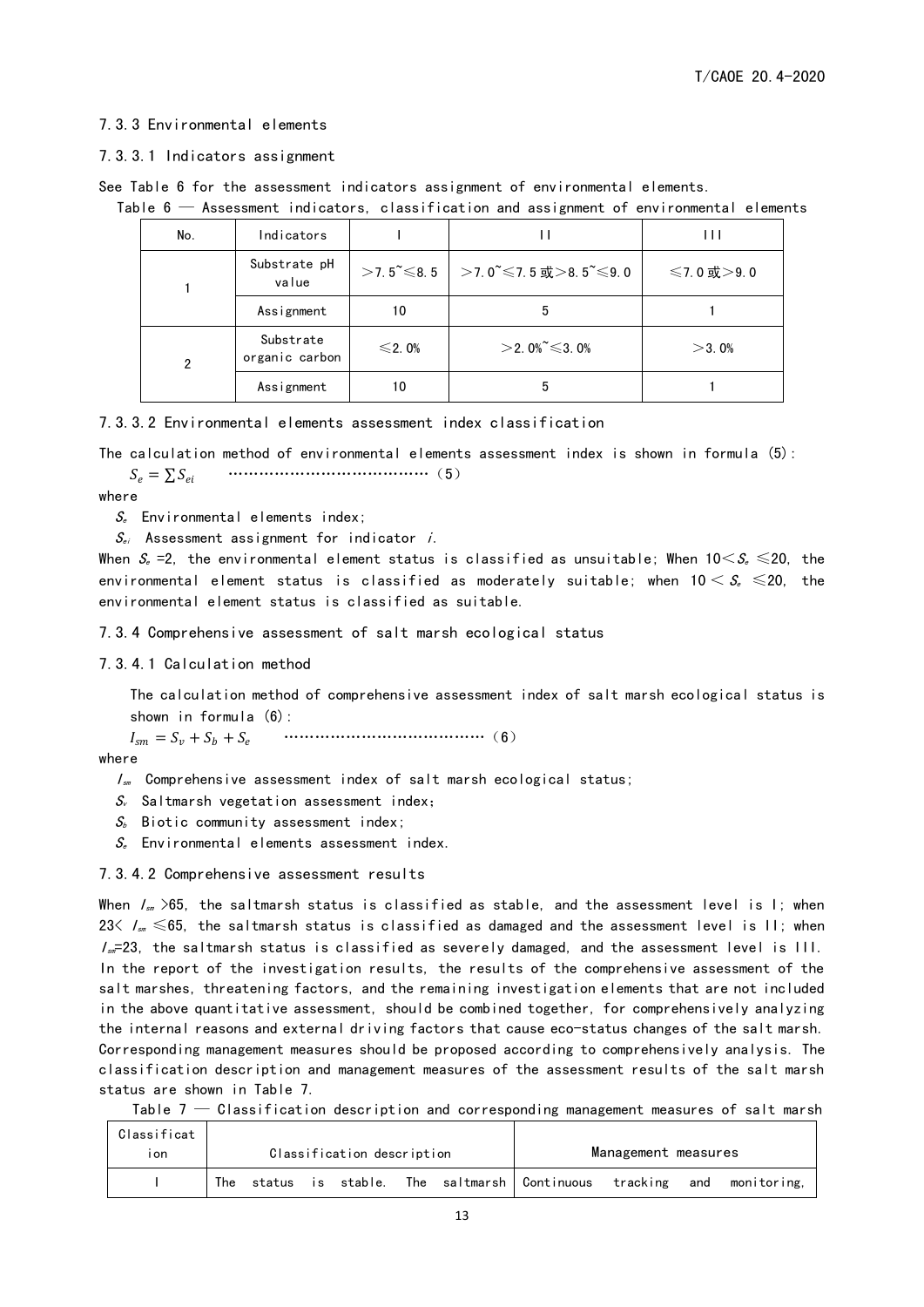|         | vegetation, biotic community<br>and<br>environmental elements are overall stable<br>and the ecosystem is self-sustaining.                                                                                                                                          | scientific management.                                                                                                                       |
|---------|--------------------------------------------------------------------------------------------------------------------------------------------------------------------------------------------------------------------------------------------------------------------|----------------------------------------------------------------------------------------------------------------------------------------------|
| $\perp$ | The status is damaged. The saltmarsh<br>vegetation, biotic community<br>and<br>environmental elements are damaged.<br>The<br>basic structure can still be maintained, and<br>the self-recovery ability is reduced.                                                 | Strengthen ecological management, control<br>threats, and promote natural restoration of<br>ecosystems.                                      |
| 111     | The status is severely damaged.<br>The<br>vegetation, biological<br>saltmarsh<br>communities and environmental elements are<br>severely damaged. It is difficult to<br>maintain the basic structure, and the<br>self-recovery ability is significantly<br>reduced. | Strengthen ecological management, control<br>threats.<br>and implement<br>artificial<br>restoration projects to improve ecosystem<br>status. |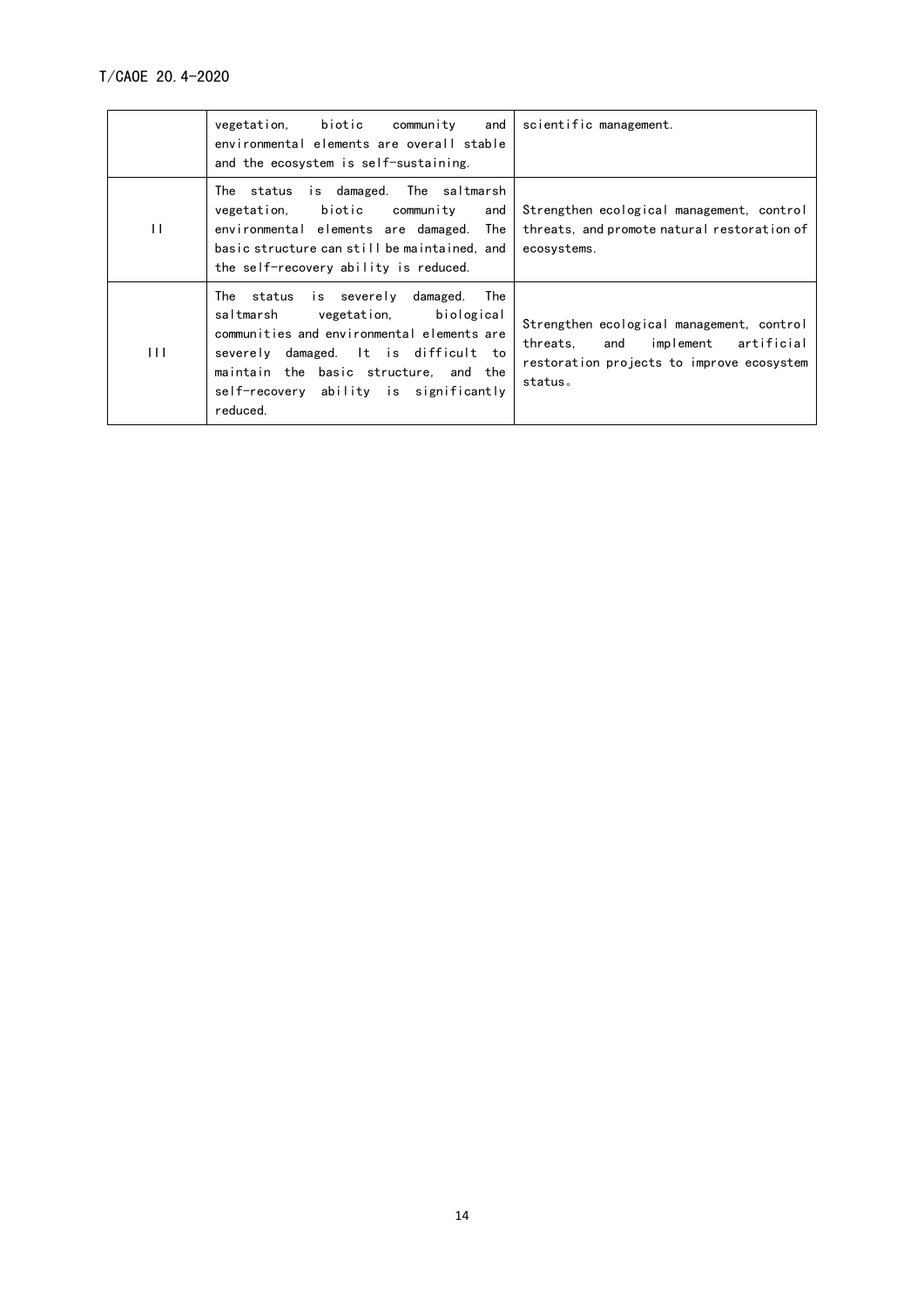### Annex A (annex informative) Saltmarsh plant community investigation form

See Table A.1 for the investigation form of salt marsh plant communities.

Table A.1  $-$  Salt marsh plant community investigation form

<span id="page-14-0"></span>

| Investigati<br>on area:                               |                         |                                 |         | Latitude<br>and<br>longitude: |                           |                           |                               | Investigation<br>date:     |              |
|-------------------------------------------------------|-------------------------|---------------------------------|---------|-------------------------------|---------------------------|---------------------------|-------------------------------|----------------------------|--------------|
| Section<br>number:                                    |                         | Station<br>(quadrat)<br>number: |         |                               |                           | Soil<br>sample<br>number: |                               | Water sample<br>number:    |              |
|                                                       |                         | Sample grid vegetation          |         |                               |                           |                           |                               |                            |              |
| Sample grid<br>number                                 | Vegetat<br>ion<br>cover | Average<br>height               | Density |                               | English name of<br>plants | Coverage<br>$/$ %         | Average height<br>$\sqrt{cm}$ | Density<br>$p$ lant $/m^2$ | Photo number |
|                                                       |                         |                                 |         |                               |                           |                           |                               |                            |              |
|                                                       |                         |                                 |         |                               |                           |                           |                               |                            |              |
|                                                       |                         |                                 |         |                               |                           |                           |                               |                            |              |
|                                                       |                         |                                 |         |                               |                           |                           |                               |                            |              |
|                                                       |                         |                                 |         |                               |                           |                           |                               |                            |              |
|                                                       |                         |                                 |         |                               |                           |                           |                               |                            |              |
| Other species in<br>the quadrat *                     |                         |                                 |         |                               |                           |                           |                               |                            |              |
| * Plants recorded in quadrats but not in sample grid. |                         |                                 |         |                               |                           |                           |                               |                            |              |

Recorder: Proofreader: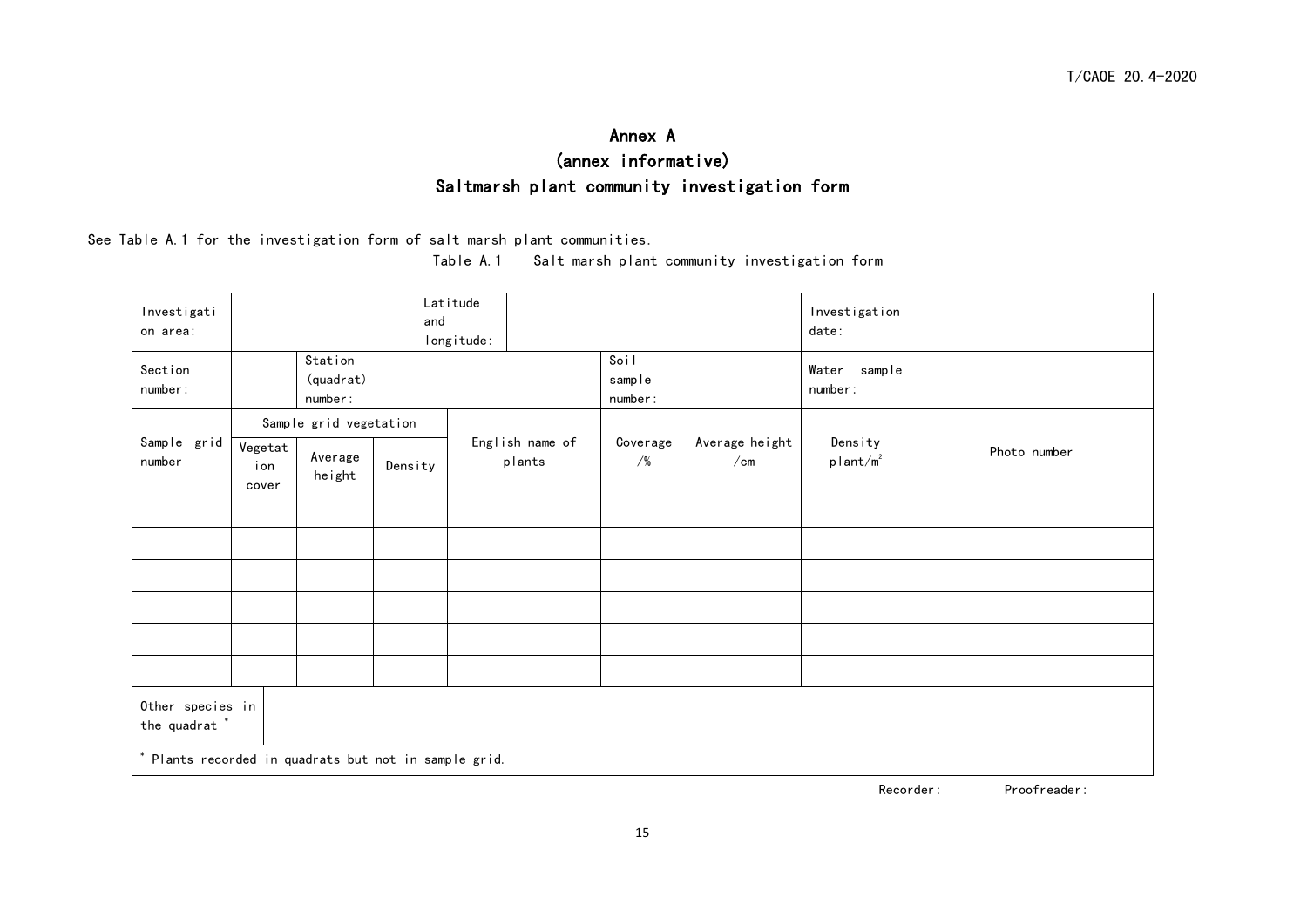#### Annex B

### <span id="page-15-0"></span>(annex informative) Calculation method of plant community characteristics

#### B.1 Coverage

The calculation of coverage is shown in the formula  $(B.1)$ .  $C=\frac{S_v}{c}$ × 100% …………………………………(B.1)

where

- C Coverage. In percentages  $(\%)$ ;
- $\mathcal{S}_{\scriptscriptstyle\vee}$  Vertical projection area of aboveground part of plant. In meters  $({\mathfrak m}^2)$  ;
- $\mathcal{S}_b$  Quadrat area. In square meters  $(\mathfrak{m}^2)$  .

NOTE In community investigations, the sum of species coverage may exceed 100 %, but no single species coverage will exceed 100 %.

B.2 Density

Salt marsh plants, especially gramineous plants, are often easy to tiller, and the unit of counting shall distinguish between clusters and plants. The calculation of density is shown in the formula (B.2).

> $D=\frac{N}{4}$ …………………………………(B.2)

where

- $D$  Density. In plants per square meter or clusters per square meter (ind/m $^2)$  ;
- $N$  The number of individual plants in the quadrat. In plants or clusters;
- ${\mathcal A}$  Quadrat area. In square meters.  $(\mathfrak{m}^2)$  .

B.3 Average height

The average height shall be estimated by the method of actual measurement combined with visual observation to estimate the average height of a mature individual of a certain plant in the community in its natural state.